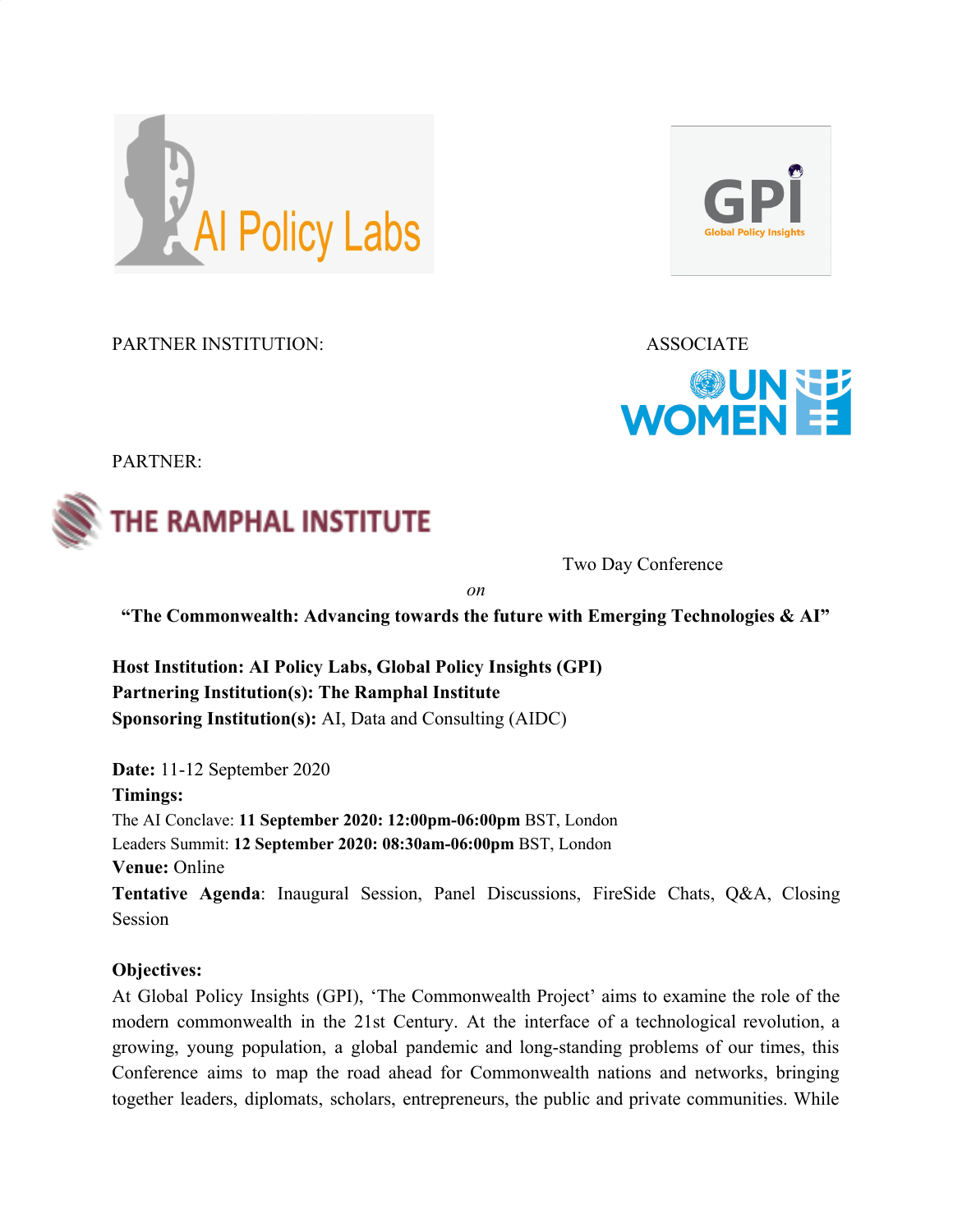emerging technologies and Artificial Intelligence (AI) have permeated all aspects of human life, we examine how they can be channeled as positive forces for a progressive future of the Commonwealth, despite challenges of ethics and access that particularly AI might bring.

In addition, this conference represents a confluence between GPI's The Commonwealth Project and its AI Policy Labs. Our central feature, the AI Policy Labs is a unique platform that interlinks questions of AI, technology and policy and we hope to bring this approach to the Commonwealth and delve deeper into its future. The partnering institution, The Ramphal Institute additionally has a strong focus on young people and their development. The Commonwealth Youth Vanguards (CYV) is a new facility for the Institute and provides a platform for Commonwealth youth leaders to articulate their own fresh perspectives on Commonwealth events and policy discourse.

# **Proposed outcome:**

The conference aspires to achieve the following outcomes:

(i) Further the vision of an advancing Commonwealth in keeping with AI and emerging technologies, while exploring opportunities for youth. Further the mission of GPI and its projects in building a stronger Commonwealth for the 21st Century and also make AI more accessible and usable for policy making and implementation.

(ii) Connecting multiple stakeholders across a multitude of backgrounds, countries and networks from across the Commonwealth on a common platform to discuss its future in the context of emerging technologies, its youth population and AI for public good.

(iii) GPI will be producing and publishing a detailed Conference report along with future recommendations and actions that emerge from the discussions.

(iv) Designing action plans and strategies between the multiple actors and networks of the Commonwealth, and also with those outside of the established network, including private firms and businesses.

# **Format and Participants:**

The Conference will commence with an inaugural session and shall primarily feature a set of keynote speeches, fireside chats, Q&A sessions and panels with distinguished networks and individuals from the Commonwealth, including but not limited to Commonwealth bodies and affiliated organisations, academics, scholars, diplomats, parliamentarians and governmental leaders. In addition there will also be a select presence of leadership of independent technological firms, business enterprises, private institutions, individuals and young leaders.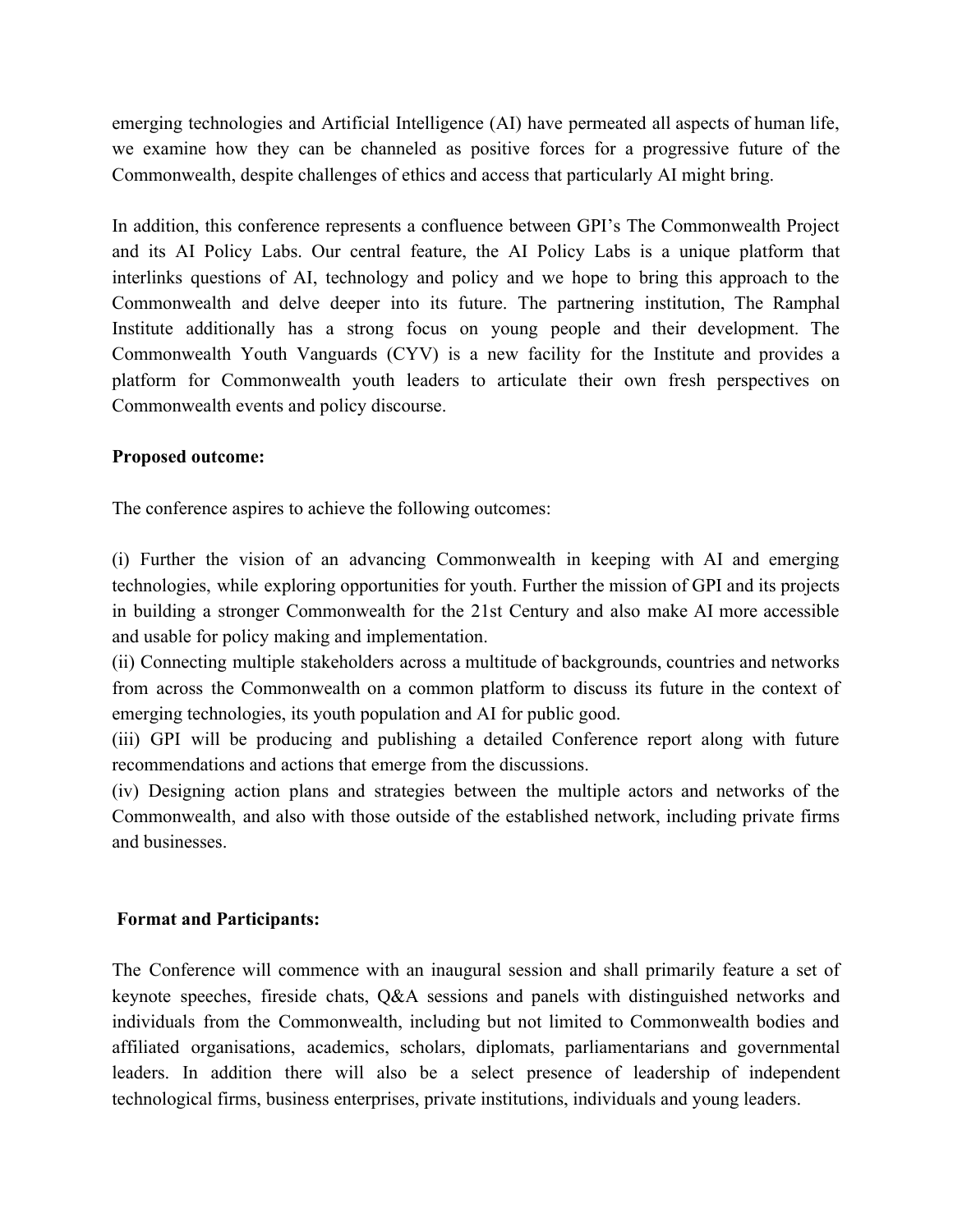# *The Conference will be recorded and made available via GPI platforms in addition to live-streaming.*

#### **Themes:**

*These will feature as a set of keynote speeches, addresses, fireside chats and panel discussions, to be held between inaugural and closing sessions of the Conference.*

# **I. A Young Future: Opportunities for the Youth and Progress for the Commonwealth**

The Commonwealth is home to a third of global youth, with half of its citizens under 30. Optimising the opportunities presented to these future office-bearers and leaders by the various bodies and units working for the Commonwealth, this discussion aims to interrogate opportunities for investing in the Commonwealth's future. While the coronavirus pandemic has disrupted lives across the board, the youth and its future has been largely disrupted, particularly raising concerns about employment, education and entrepreneurship. In this regard, we seek to derive the Commonwealth's ability and novelty to manifest its shared legacies in building a common future for its most promising demographic.

In addition, we cover aspects of sustainable development, good governance, green economies, climate change and the United Nations Sustainable Development Goals, particularly, in context of creating a better future for the youth.

# **II. Emerging with Technology: The Commonwealth in the AI Revolution**

As technology seeps into mediums of national governance, how has the Commonwealth as a world body caught up? How can it address the issues of equal access, stepping into a digital future? This discussion encapsulates the power of AI as a media for progress while also raising questions of equal access, particularly across the diverging national systems of the Commonwealth and the incongruencies of development within its system. We also look at how historical ties of culture, communities and traditions can be fostered to pave the way for shared futures through emerging technologies.

# **III. Narratives of the future**

This aspect of the discussion seeks to bring in global narratives of the Commonwealth and what future it seeks to create. We look at aspects of structural reforms, strengthening the institutions and actors within the Commonwealth and how their potential can best be manifested to build global partnerships, in particular with their relationship with emerging technologies and AI.